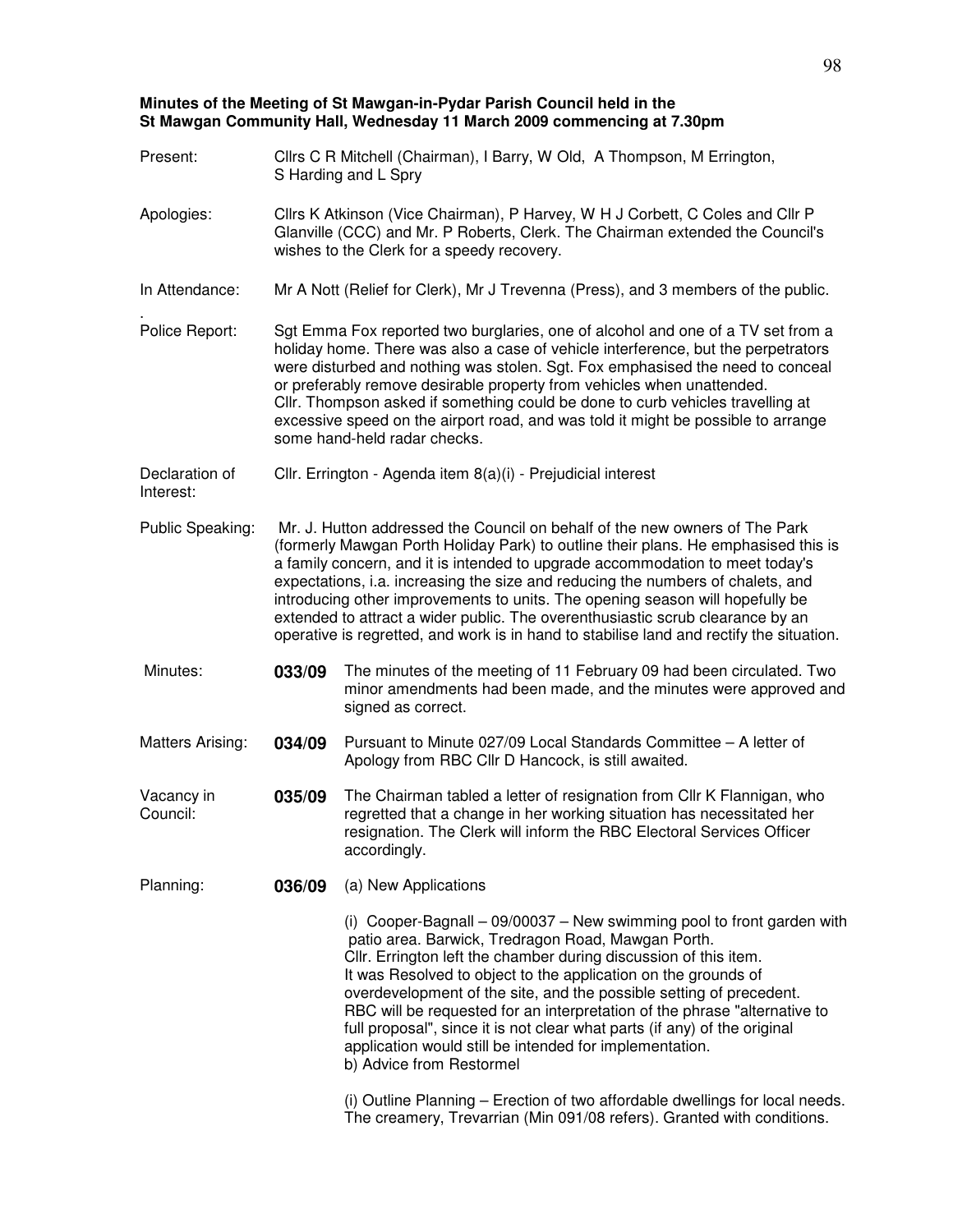(ii) Conversion of garage into habitable accommodation and erection of attached garage. Karibu, Mawgan Porth (Min 004/09 refers). Granted with conditions.

(iii) Erection of new toilet/shower block and septic tank. Penvose Farm, Tregurrian (Min 004/09 refers). Granted.

(iv) Single storey extension and deck area. 1 Gwel-An-Mor, Mawgan Porth (Min 017/09 refers). Granted.

(v) Trevarrian Holiday Park – Out of season storage facilities for caravans. Enforcement reference ENF/09/0052 – RBC has requested that the owners submit a detailed planning application to include the location and size of the storage area and the number of caravans that are to be stored.

(vi) Healey – 08/01811 – Full Planning Major – 10 new houses on site of existing building. Matthew House, Carloggas, St Mawgan. This application has been recommended for approval subject to a 106 Agreement. RBC advise that it will be presented to Development Control Committee on 19 March 09 for determination.

(c) Other Issues

(i) Carnanton Estate – Removal of trees

An e-mail has been received from Mr. D. Simpson (CCC Airport Construction Manager) explaining the need to fell or pollard certain trees in order to obtain the CAA licence. Unfortunately, resulting from January storms, others were damaged and had also to be felled. Replanting is about to start.

Cllr. Old felt strongly that the work undertaken had been excessive and ill-considered, resulting in desecration of woodland which would require many years to replace. He stated that the trees concerned had all been under TPO protection.

Cllr. Errington queried why the Parish Council had not been consulted, since some of the trees were within our boundary, and he questioned the legality of the whole exercise. He suggested that a letter be sent to CCC asking for a full explanation of the procedure which had been followed for this work. It was agreed that this should be done.

(ii) Potholes in road past Carnanton Cllr. Old drew attention to these. It was decided the Clerk write to Mr. Bayley of Highways.

(iii) CPRE Cornwall The Chairman, Cllr. Barry, Clerk and one other will attend the Planning System Workshop on 18th April.

(iv) One Cornwall Planning Procedure The Chairman tabled a letter from Mr. Price outlining how planning applications will be publicised and handled under the new authority.

**037/09** Cllr. Errington reported the decision of the last EMMA meeting to disband, and to hand its remaining funds to the Parish Council for application to two specified projects, namely installation of an engraved slate plaque at the M.P. footpath to replace the desecrated item, and the repair of the EMMA notice board at Mawgan Porth. The Council Resolved to accept the funds (~£2,500) and to undertake the work. (Agenda item for next meeting.)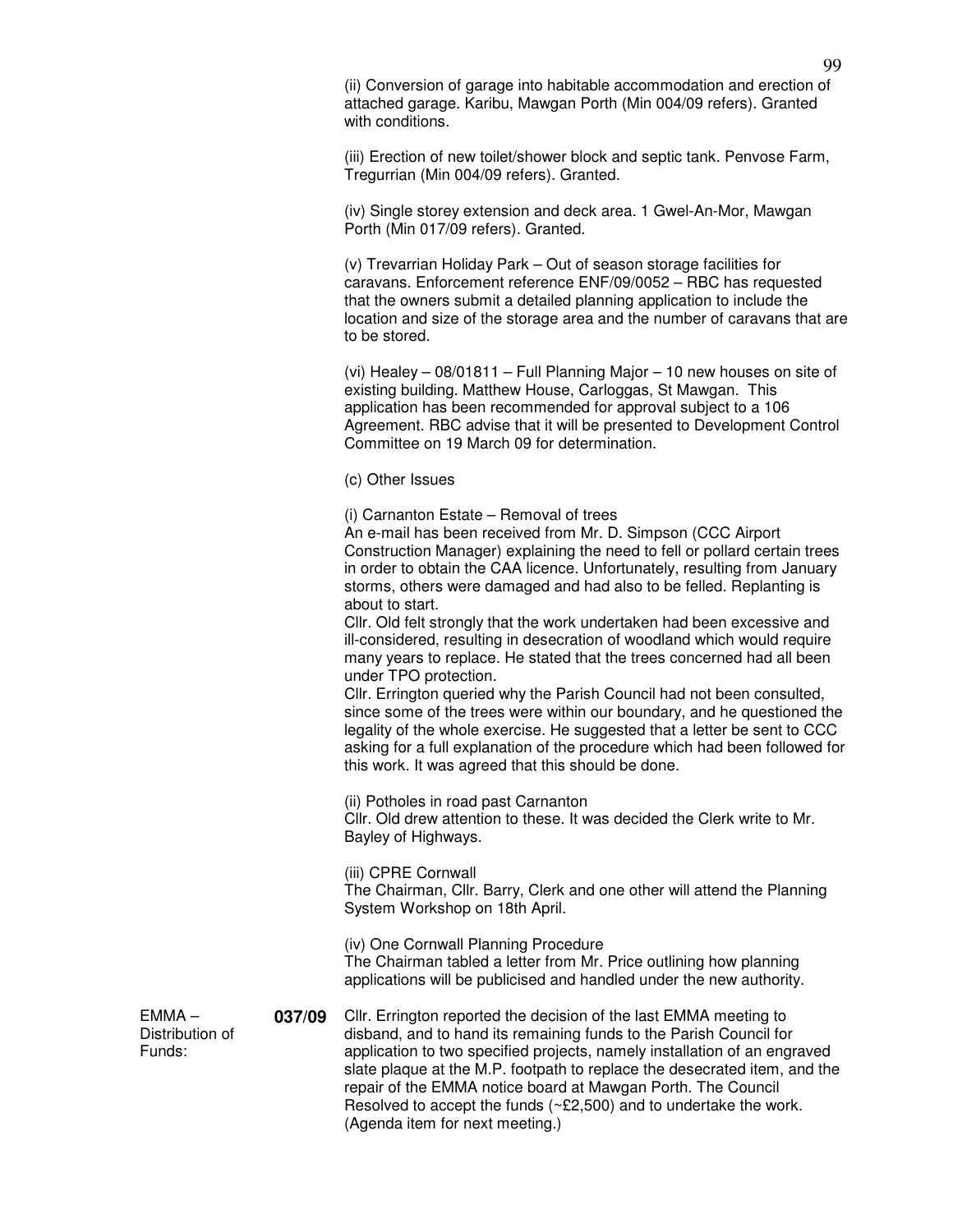| Annual<br>Assembly of the<br>Parish:              | 038/09 | The proposed date of 1st April 2009 clashes with the launching of the<br>new Cornwall Council and the invited guest speaker will now be attending<br>a Cornwall Council special event. It was Resolved to defer this meeting<br>until Wednesday 20th or 27th May, the actual date to be determined by<br>the Clerk in consultation with the speaker.                                               |
|---------------------------------------------------|--------|----------------------------------------------------------------------------------------------------------------------------------------------------------------------------------------------------------------------------------------------------------------------------------------------------------------------------------------------------------------------------------------------------|
| Mawgan Porth<br>Beach:                            | 039/09 | (a) General<br>Cllr. Old tabled two quotations for both the clearance of shingle and mini<br>digger work on the disabled access repairs. It was Resolved (prop. Cllr.<br>Thompson, sec. Cllr. Errington) that W.P.L. Cowling's quotation of<br>£1,638.75 (incl. VAT@15%) be accepted.                                                                                                              |
|                                                   |        | (b) Disabled Access repairs.<br>Nothing further has been heard from N.J. Plant Welding so the repairs<br>will be carried out as in General (a) above.                                                                                                                                                                                                                                              |
|                                                   |        | (c) Beach Clean<br>Enquiry will be made of Bedruthan Steps Hotel as to their intentions<br>regarding the next beach clean, and mention will be made of the above<br>intended works.                                                                                                                                                                                                                |
| Playing Field:                                    | 040/09 | Cllr. Old will follow up the offer by the JMF of play equipment, and this<br>will be an agenda item for the next meeting.                                                                                                                                                                                                                                                                          |
| <b>Burial</b><br>Ground/Closed<br>Cemetery:       | 041/09 | The burial of Montague Arthur James, deceased, late of Penhale,<br>Fraddon took place in the St Mawgan Burial Ground on 19 February<br>2009.                                                                                                                                                                                                                                                       |
| Footpaths:                                        | 042/09 | (a) Footpaths at Hr. Tolcarne<br>Cllr. Old noted that these need cutting out and he will discuss with the<br>Clerk.                                                                                                                                                                                                                                                                                |
|                                                   |        | (b) Cllr. Harding reported getting trapped in the mud at Ball Lane, and it<br>was agreed this should be drawn to Carnanton's attention.                                                                                                                                                                                                                                                            |
| Mawgan Porth<br>Visitor<br>Information<br>Boards: | 043/09 | It was Resolved (prop. Cllr. Thompson, sec. Cllr. Errington) to accept<br>the quotation from Parc Signs of £1,375.00 + VAT for the two boards.                                                                                                                                                                                                                                                     |
| Other Reports:                                    | 044/09 | (i) The Chairman tabled the Ofsted report dated 11 February 2009 for<br>Mawgan-in-Pydar Community Primary School which he had received<br>from the Clerk, in his role as Chair of Governors. The Inspectors rated<br>the School as Outstanding. The Council joined the Chairman in<br>expressing congratulations to all at the School, particularly as this had<br>been an unannounced inspection. |
|                                                   |        | (ii) Cllr. Errington reported on a recent Tredragon Road residents'<br>meeting regarding the state of the road. Since this is a private road it<br>falls outside the remit of the Council, but the Chairman felt that this<br>highlights the importance of addressing such issues when planning<br>applications are considered.                                                                    |
| Accounts:                                         | 045/09 | Accounts for payment - It was Resolved that the accounts as listed on<br>the schedule presented to members be paid.<br>Cllr. Old enquired why accounts paid are not detailed in the Minutes.<br>The Clerk will be requested to explain at the next meeting.                                                                                                                                        |